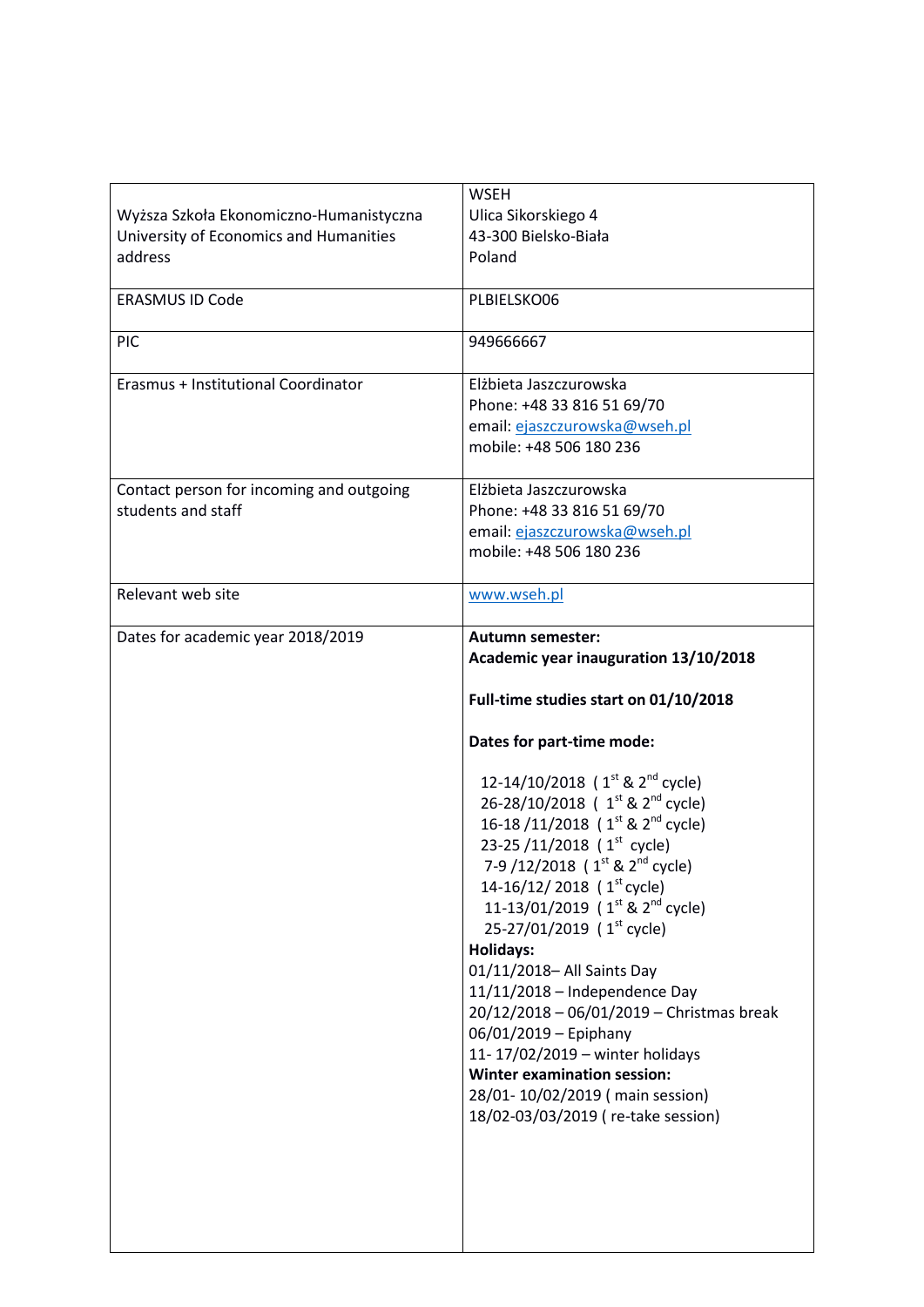|                                                        | <b>Spring semester:</b>                                                                                                                                                                                                                                                                                                                                                                                             |
|--------------------------------------------------------|---------------------------------------------------------------------------------------------------------------------------------------------------------------------------------------------------------------------------------------------------------------------------------------------------------------------------------------------------------------------------------------------------------------------|
|                                                        | Full-time studies start on 18/02/2019                                                                                                                                                                                                                                                                                                                                                                               |
|                                                        | Dates for part-time mode                                                                                                                                                                                                                                                                                                                                                                                            |
|                                                        | 22-24/02/2019 ( $1^{st}$ & $2^{nd}$ cycle)<br>08-10/03/2019 (1 <sup>st</sup> & 2 <sup>nd</sup> cycle)<br>22-24/03/2019 ( $1st$ cycle)<br>05-07/04/2019 ( 1 <sup>st</sup> & 2 <sup>nd</sup> cycle)<br>26-28/04/2019 (1 <sup>st</sup> & 2 <sup>nd</sup> cycle)<br>10-12/05/2019 (only $1^{st}$ cycle)<br>24-26/05/2019 ( $1^{st}$ & $2^{nd}$ cycle)<br>31/05-02/06/2019 ( $1st$ cycle)                                |
|                                                        | Holidays:<br>18-23/04/ 2019 - Easter break<br>24/04 - 05/05 / 2019 - spring break<br>09/06/2019 - Corpus Christi                                                                                                                                                                                                                                                                                                    |
|                                                        | <b>Summer examination session:</b><br>$12 - 31/06/2019$ – main examination session<br>01/07-01/09/20179- summer holidays<br>02/09-30/09/2019- re-take examination session                                                                                                                                                                                                                                           |
| <b>Application deadlines</b>                           | Autumn semester: 30 <sup>th</sup> September<br>Spring semester: 15 <sup>th</sup> December                                                                                                                                                                                                                                                                                                                           |
| Application procedures for outgoing students           | Application forms (downloadable) filled and<br>submitted, letter of acceptance from the<br>receiving institution<br>OLS English language test insurance<br>Agreement signed by receiving institution<br>Agreement signed by the sending institution                                                                                                                                                                 |
| Application procedures for the EU incoming<br>students | Home institution nomination<br>1.<br>Application with ECTS system<br>2.<br>submitted, followed by the Letter of<br>Acceptance sent by e-mail and by post<br>3. Necessary documents submission:<br>Student Grade Chart from home<br>institution, photo copy of Passport<br>(front page with a photograph and visa<br>if needed)<br>4. Insurance policy<br>5. Language certificate (OLS)<br>6. Europass CV (optional) |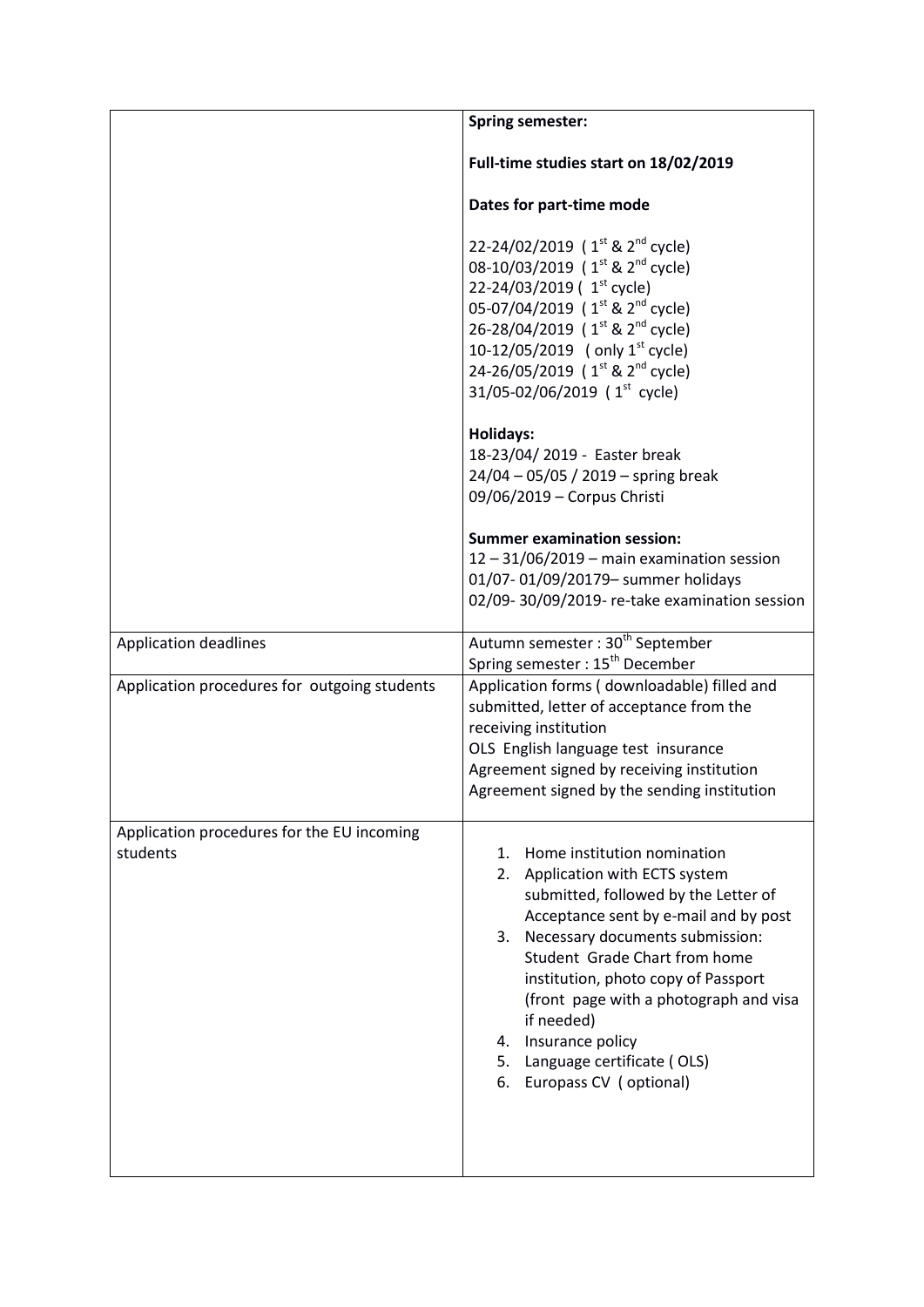| Application procedures for the non-EU<br>incoming students | 1. A levels or other equivalent of Polish<br>Matura (for BA schemes)<br>2. Ba degree diploma (for MA<br>schemes)<br>3. English language certificate<br>confirming B1+ level<br>4. Europass CV<br>5. Insurance policy for the whole period<br>of studies<br>6. Medical Certificate<br>7. Photo copy of the passport (front<br>page with a photograph and visa)                                                                                                                                           |
|------------------------------------------------------------|---------------------------------------------------------------------------------------------------------------------------------------------------------------------------------------------------------------------------------------------------------------------------------------------------------------------------------------------------------------------------------------------------------------------------------------------------------------------------------------------------------|
| Application procedures for outgoing staff                  | Agreement for teaching/training<br>(downloadable), filled and signed by receiving<br>institution submitted<br>Agreement with the sending university signed                                                                                                                                                                                                                                                                                                                                              |
| Language requirements                                      | All incoming students are required to possess<br>sufficient English or Polish language skills on the<br>CEFR level B1/B2                                                                                                                                                                                                                                                                                                                                                                                |
| Insurance                                                  | All the EU students are eligible to avail of full<br>medical services in Poland, on presentation of a<br>European Health Card. Card provides<br>entitlements to public health care for medical<br>treatment. Students can obtain additional<br>insurance on their own provision                                                                                                                                                                                                                         |
| Visa                                                       | All non-EU students coming to the University of<br>Economics and Humanities (WSEH) are<br>required to obtain Polish or Schengen visa. Visa<br>applications should be made through the Polish<br>Embassy in the home country.                                                                                                                                                                                                                                                                            |
| Special needs/Disabilities                                 | 1. The home institution is obliged to<br>inform WSEH of the student's disability<br>or special requirements.<br>The home institution is to confirm that<br>2.<br>support and services are available at<br>WSEH or that student will be<br>accompanied by assistant.<br>The home university is to confirm that<br>3.<br>funding has been obtained to facilitate<br>support required.<br>4. A letter from the home institution<br>coordinator confirming the above to be<br>provided at nomination stage. |
| Accommodation                                              | Erasmus Institutional Coordinator may be of<br>assistance to arrange for the accommodation at<br>the Students Boarding House (Dorm) before<br>arrival. Address: Bielsko-Biala, ul.Spółdzielców<br>22                                                                                                                                                                                                                                                                                                    |
| Approximate cost of living per month                       | The total cost of living for students in Poland is                                                                                                                                                                                                                                                                                                                                                                                                                                                      |